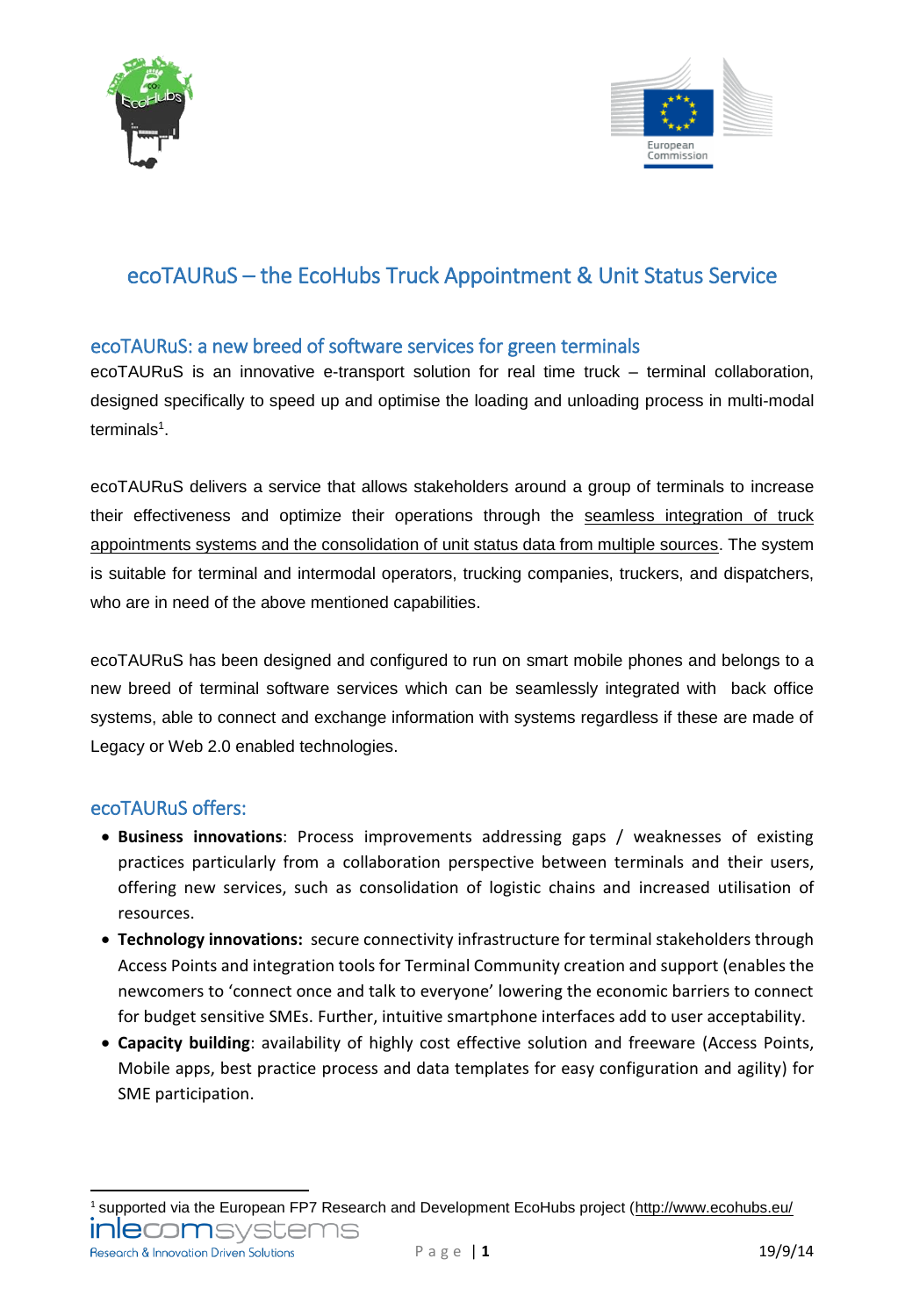



### **Functionalities and Differentiators – Unique value propositions**

ecoTAURuS was conceived & built based on the requirements of two terminal operators (IFB<sup>2</sup> & Adria Kombi<sup>3</sup>), and fully tested in the both locations. In a nutshell, it provides:

- **Unit Order Management**: supports the retrieving, sending and providing visibility on Unit order information from multiple sources, along with shared visibility of preferred unit loading/unloading slots **to maximize the potential for direct loading/unloading**.
- **Integration with multiple Terminal and other Systems**: supports the seamless collection of Track Appointment Reservations, Visit/Call IDs, slot availability, TOS generated events,
- **Trip Order Management**: supports the retrieving, updating, sharing of information from multiple sources to optimise Trip Order Management
- **Trucker Mobile Interface**: supports the receiving/accepting Trip Orders from multiple sources, reporting Unit Status, receiving notifications, transmitting GPS data
- **Automated Incident Notifications**: provides notifications for unit delays, traffic data, terminal capacity/congestions/equipment failure through secure channels to the responsible actors/roles
- **Information Exchange/Authentication**: enhances security and information protection through a single Access (Entry) Point, alleviating the routing concerns for messaging
- **Measurement:** seamless connection and streaming data flows with measuring and benchmarking application for decision support, process monitoring, and strategic planning.

# Adoption Approach

ecoTAURuS is a solution that can either be offered as a service (SAAS), or installed and operated from the Customer's IT infrastructure.

ecoTAURuS initial setup, in most cases include integration with an existing Unit Order feeding mechanisms, TOS's Appointment system and Slot Availability Service (if offered by TOS – as far as ecoTAURuS concerns, slots duration is fully customizable). These integrations can be achieved within one or two weeks, and there is no need for any further application modifications, or disinvestment.

If a Truck Appointment system is already in place, then there is absolutely no change in the Terminal's operational routine. Trucking companies would have however to adopt the new User Interface, if they wish the exploit the relevant benefits.

If on the other hand, ecoTAURuS is introduced as the new Truck Appointment System, then all involved parties will have to move from manually paper-based appointment arrangement to the electronic one. A few hours training has been proved sufficient for smooth transition.

Cost-wise, ecoTAURuS follows a very flexible revenue-sharing approach. Pricing is scalable based on the number of Unit Orders handled by the application. As a minimum number of handled Unit

**Research & Innovation Driven Solutions** 

**<sup>.</sup>** <sup>2</sup> <http://www.interferryboats.be/>

<sup>3</sup> <http://www.adriakombi.si/>

**INIECOM**SVSCEM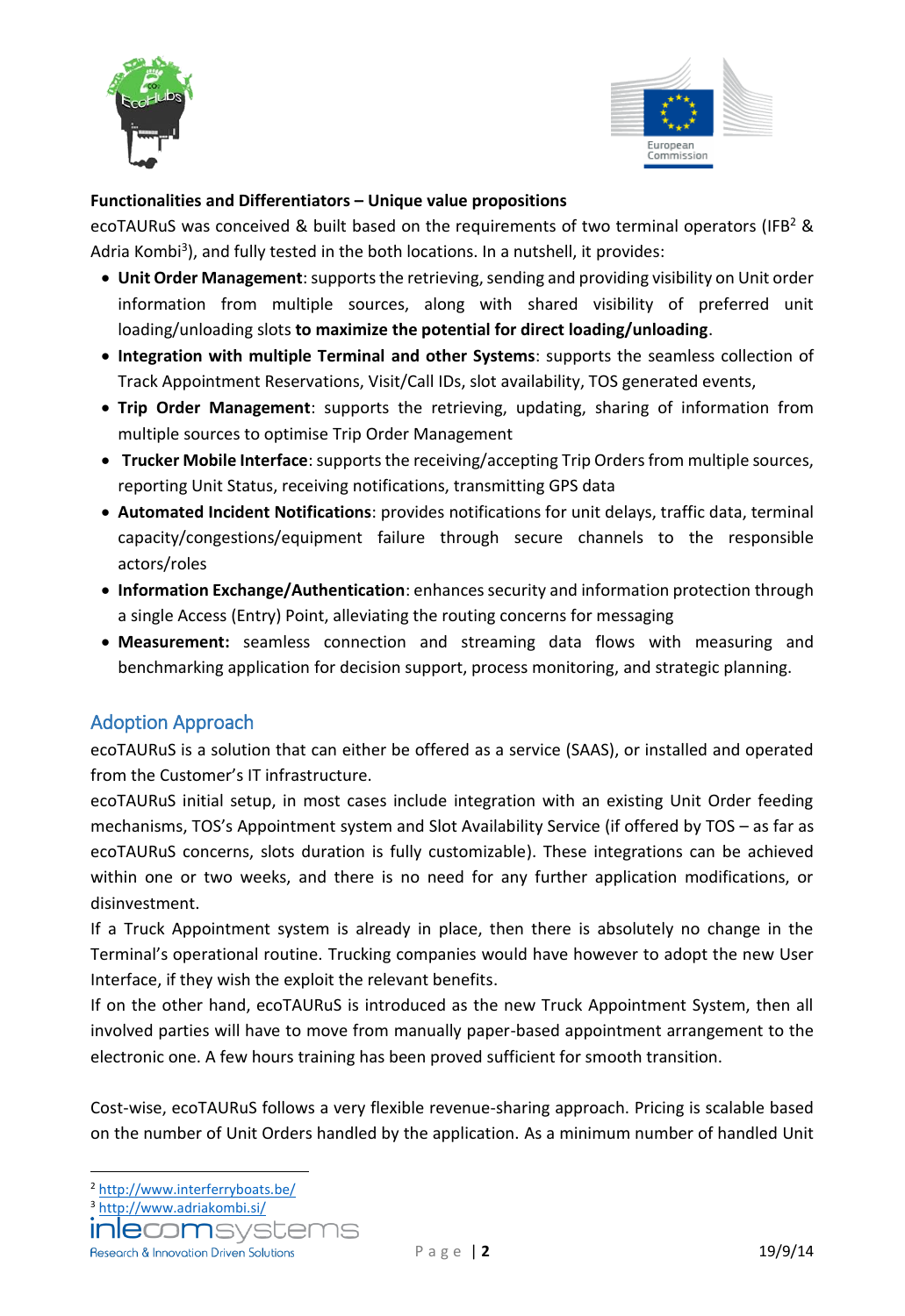



Orders we consider the 20,000, with the ecoTAURuS cost per handled Unit starting from 0.1euro. Although there are obvious benefits of the standalone solution adoption, it is however crucial that interrelated terminals and trucking companies embrace this solution, if they wish to maximize their benefits. The later scenario, is certainly the safest way for the solution's sustainable profitability.

# **Benefits**

#### Terminal Business Drivers

- Optimize Terminal Operations
	- Improved awareness of expected truck visits on a multi-terminal perspective and plan/minimize own resources through proactive load-balancing. Existing Truck Appointment solution, limit their reach in a single terminal.
	- Minimize truck queuing and required space for relocating traffic from public road network
	- Minimize/speed-up Trip Arrangement Administrative effort (reducing cut-off time). This is a benefit of every Truck Appointment system, however though ecoTAURuS, the solution reach expands to a significant larger user-base, including nearby Terminal users.
	- Improve direct loading ratio with better appointment system. ecoTAURuS introduces and fully supports the new concept of the preferred loading/unloading slot, through which the Terminal Operators can direct their traffic into those slots, offering incentives to the involved parties.
- Improve synchronisation between truck and rail scheduling
- Improve Terminal Customer Experience
	- Expand Unit Visibility beyond terminal yard operations (also User Interface for small companies). Existing solutions, limit Unit visibility on Terminal yard and Railway Operators. ecoTAURuS, enables all involve parties to monitor their Units in the last mile, in a unified, transparent approach.
	- Reduce waiting times, better turn-around and increased Truck Load Factor. ecoTAURuS, through the end-to-end Trip visibility and control, increases the planning prospect and enables dispatchers to increase the load factor taking into account Unit Order demand in other Terminals.
	- Enhance Terminal Operations visibility
- Access Point infrastructure: Low cost, easy to use information sharing. Existing solution, are based upon the establishment of one to one connectivity for message exchange. Through the AP infrastructure each network stakeholder connects once into the infrastructure and seamlessly acquires access to each and every stakeholder within the AP network.
- Improve Terminal Public Image: Environmental Reduce CO2 emissions

#### Trucking Business Drivers

- Optimize Trucking Operations
	- Minimize Trip Arrangement Management Cost through easy integration with multiple TOS systems. Existing solutions, only address a single Terminal visit. For a multi-Terminal trip, the Trucking companies will no longer need to adopt and use multiple User Interfaces.
	- Reduce waiting times, better turn-around and increased Truck Load Factor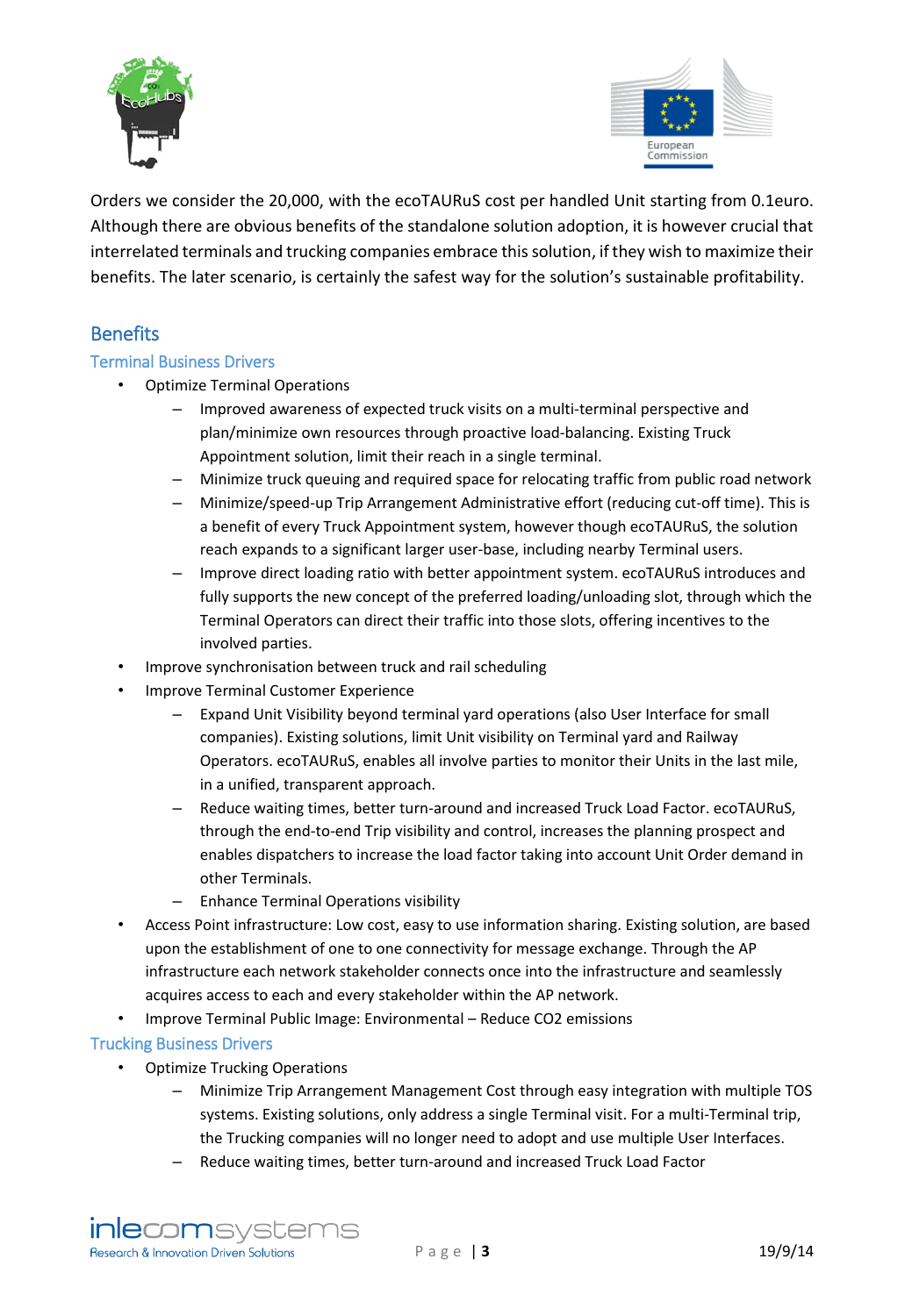



- Minimize cost/effort for Unit Status Collection through Trucker's mobile interface, expanding Unit Status awareness not only beyond a single terminal, but also to the final Unit drop-off or pick-up locations.
- Improve Control and Customer Service
	- Enhance Unit Status Awareness. Trucking companies' Customers will have real-time visibility of Unit Status, in both multiple Terminals as well other destination locations. Through the forthcoming integration with CESAR, widely used tool will be expanded to include last mile Units events fed by ecoTAURuS.
	- Enhance Terminal Operations visibility

## The technology Drivers

EDI, first used in the commercial sector in the 1980s to support document exchange in the transportation sector, remain a valid solution for exchanging selected information between a wide range of business port/ terminal partners. The advent of Comprehensive Integration Solutions ( $CIS$ <sup>4</sup> now allows firms to address their EDI needs along with their application and process integration requirements in one solution.

The EcoHubs infrastructure supports the implementation of innovative Value Added Services by enabling the configuration and setup of applications, integrating specialised components for end user functionality delivery, data exchanges and information provision. The infrastructure is highly flexible acting as a network enabler and solution provider at a fraction of the cost of older technologies allowing terminals to upgrade their systems and SMEs to join the digital economy.

# Forthcoming Implementations

## *Adria Kombi 5*

The Ljubljana based multimodal operator, represented by Mr. Janez Merlak, has decided that ecoTAURuS is a fit for their needs solution, since it seamlessly integrates AK's existing infrastructure (KM2 – for Unit Orders and Trip Planning), it is a customizable Truck Appointment and Unit Status reporting system, that can facilitate unified planning and Unit status visibility throughout their network of cooperating Terminals as well as Last Miles providers. Another, highly appreciated feature of ecoTAURuS, is the introduction of the Preferred Slot concept, through which AK foresees significant savings from minimizing the Terminal moves, through increase direct loading/unloading. For this, AK has already signed a contract to participate in the Early Adopters program (with an initial 6 month trial period, plus an additional year of production utilization). AK has invested significant resources to actively provided feedback for the solution improvement and evolution to serve the specific needs of their business network.

#### *Interferryboats<sup>6</sup> , Antwerp*

**.** 

IFB, represented by Mr. Frédéric Buyse, recognized the innovative elements of ecoTAURuS, that effectively addressed the business case of their Antwerp Terminal. IFB's Terminal has intensive unit transportation traffic with it's neighbour PSA Terminal. An overlay Truck Appointment system, that would transparently allow the interaction with both TOSs, and facilitate fast and easy planning of cross-terminal

<sup>4</sup> Ken Vollmer, Phil Murphy, Sander Rose, CIS Reference Architecture Model, Forrester Research, April 2010